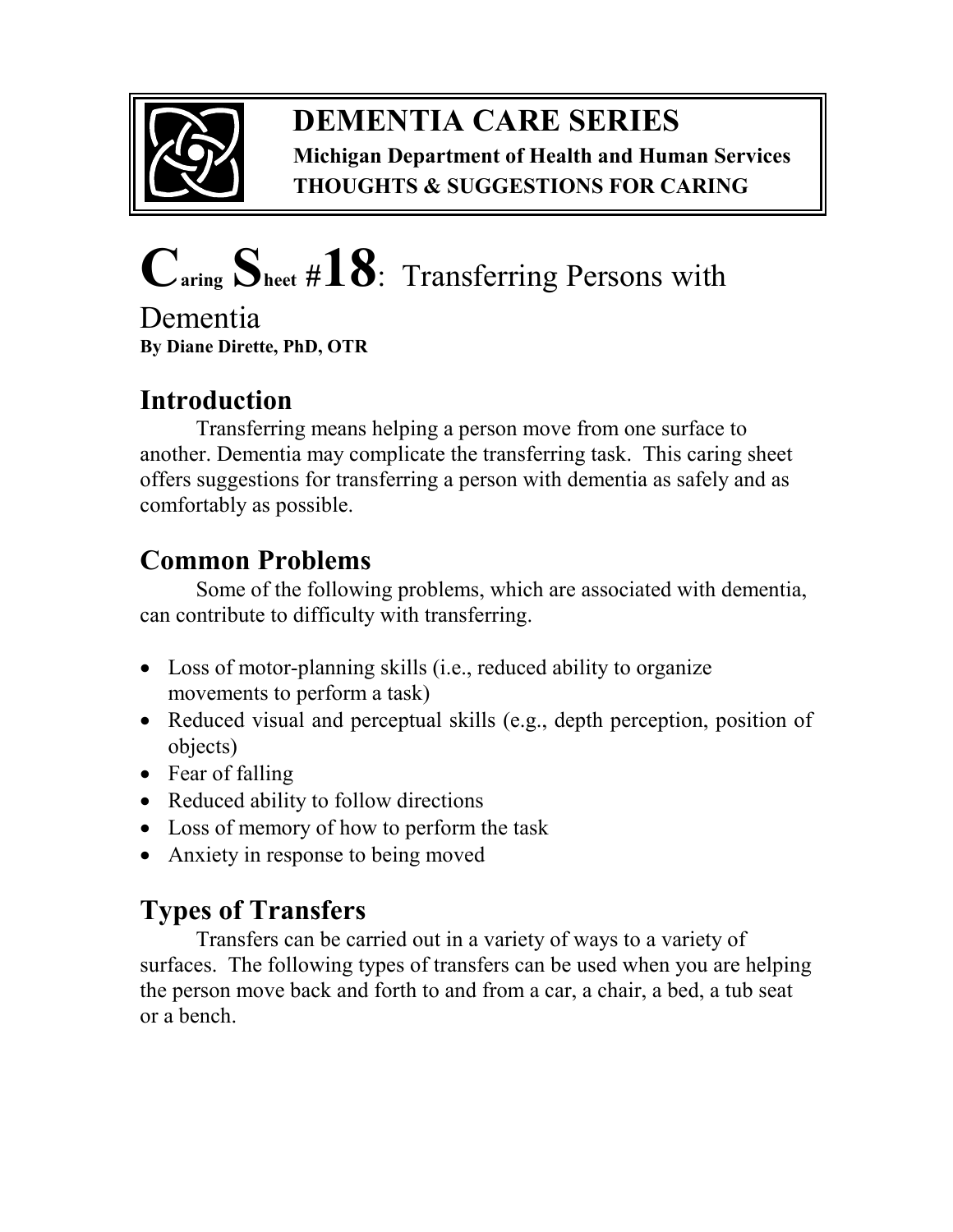

Caring Sheet #18 Transferring Persons D. Dirette Page 2 of 6

- **Stand Pivot Transfer**: Use this transfer with people who can put their full weight on their legs and come to a full stand.
- **Modified Stand Pivot Transfer**: Use this transfer with people who can put some weight on their legs, but are unable to bring themselves to a full stand.
- **Sliding Board Transfer**: Use this transfer with people who are unable to help themselves stand or who are unable to put weight on their legs.

## **Steps for Transferring**

 Decide which type of transfer is best for you to use in this situation. Then follow the steps that are listed below for each type. A good transfer will address the common problems identified above.

### **Stand Pivot Transfer**:

- 1. Set the surface you are moving from as close as possible and at a 45 degree angle to the surface to which you are moving (the destination). For example, put the wheelchair as close as possible to the tub bench.
- 2. Help the person move as far forward as possible on the surface.
- 3. Help the person place both of her or his feet on the floor and to lean forward. Be sure the person is wearing footwear with a nonskid bottom.
- 4. Stand directly in front of the person.
- 5. Tell the person you are going to help her or him move from one place to the other. Show the person the destination.
- 6. Bend at your knees and straddle your legs with the person's legs. This straddle can be done one of two ways, whichever is most comfortable. You can put one of your legs between the person's legs and one on the side of the destination surface, or you can put both legs on the outside of the person's legs. Put your arms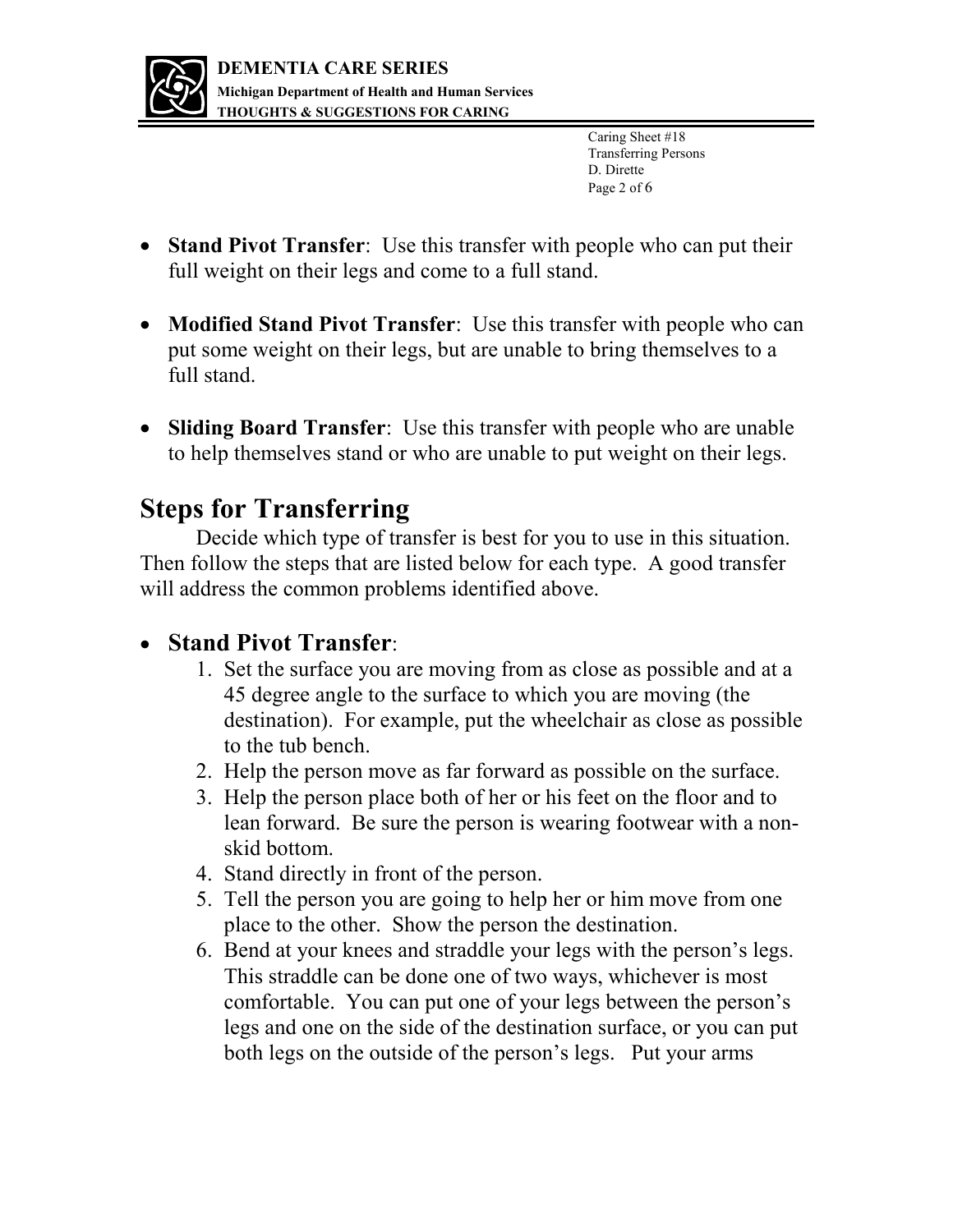

Caring Sheet #18 Transferring Persons D. Dirette Page 3 of 6

around the person's hips. Have the person give you a big hug around your shoulders without pulling on your neck.

- 7. Ask the person (with gestures, words, or physical assistance) to turn her or his face toward the destination to see where she or he is going.
- 8. Tell the person you are going to stand up on the count of three.
- 9. Count to three and pull the person forward from the hips into a standing position.
- 10.Slowly help the person take small pivot steps (small turning steps on flat feet) around toward the destination surface.
- 11.When the person can touch the destination surface with the back of her or his legs, slowly guide the person into a seated position.

## **Modified Stand Pivot Transfer**:

- 1. Set the surface you are moving from as close as possible and at a 45 degree angle to the surface to which you are moving (the destination). For example, put the wheelchair as close as possible to the tub bench. If possible, remove or swing away the armrests that are on the adjacent sides of the surfaces. In other words, clear the way for your transfer.
- 2. Help the person move as far forward as possible on the surface.
- 3. Help the person place both of her or his feet on the floor and to lean forward. Be sure the person is wearing footwear with a nonskid bottom.
- 4. Stand directly in front of the person.
- 5. Tell the person you are going to help her or him move from one place to the other. Show the person the destination.
- 6. Bend at your knees and straddle your legs with the person's legs. This straddle can be done one of two ways, whichever is most comfortable. You can put one of your legs between the person's legs and one on the side of the destination surface, or you can put both legs on the outside of the person's legs. Put your arms around the person's hips. Have the person give you a big hug around your shoulders without pulling on your neck.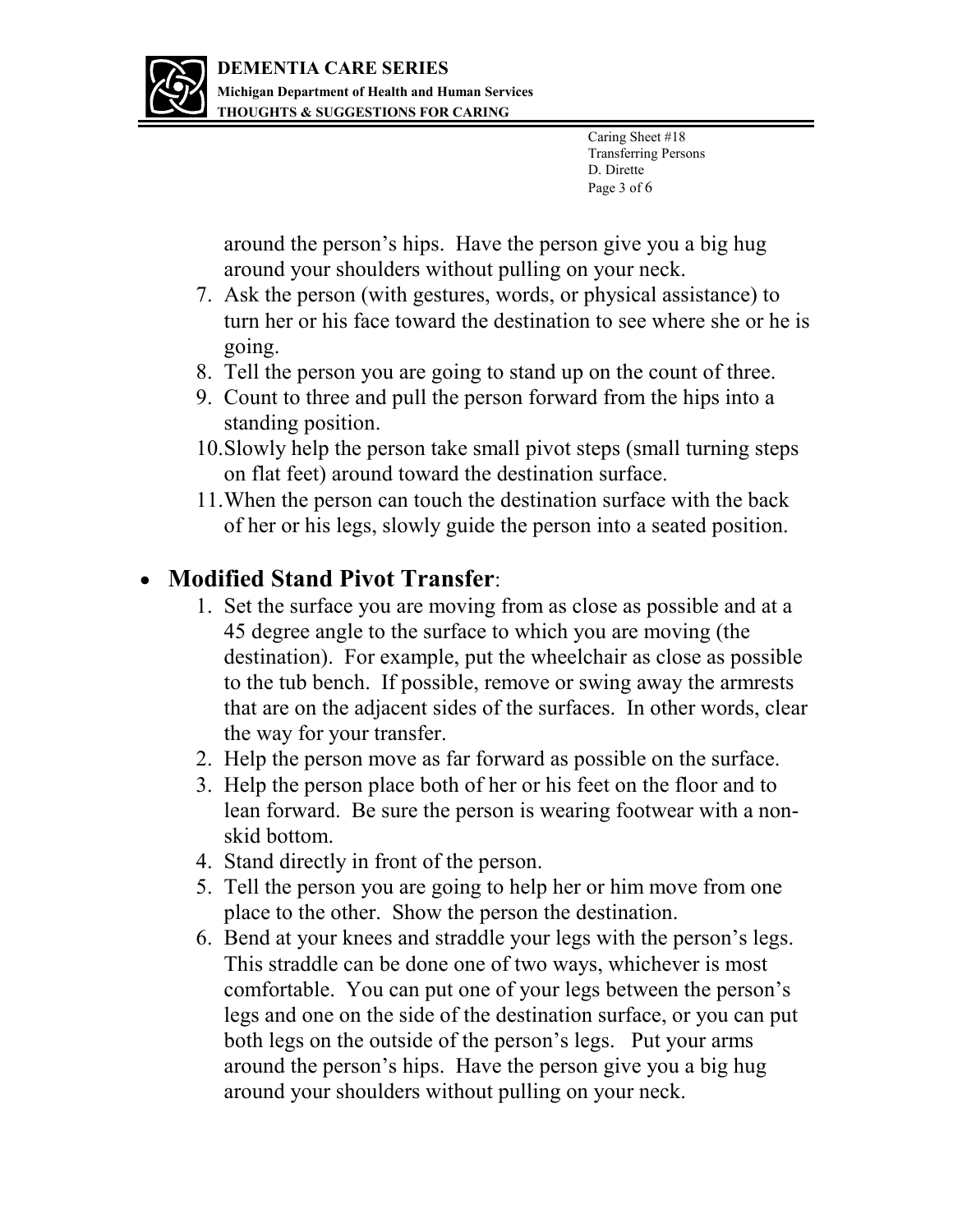

Caring Sheet #18 Transferring Persons D. Dirette Page 4 of 6

- 7. Ask the person (with gestures, words, or physical assistance) to turn her or his face toward the destination to see where she or he is going.
- 8. Tell the person you are going to move on the count of three.
- 9. Count to three, pull the person forward from the hips into a halfstanding position and pivot with the person onto the destination surface. The person will not come to a complete stand.

## **Sliding Board Transfer**:

- 1. For this transfer, you will need a piece of equipment called a sliding board. A sliding board is a flat wooden board used to bridge the gap between two surfaces. It is available at most medical supply stores. Set the two surfaces as close together as possible. Remove or swing away the armrests that are on the adjacent sides of the surfaces. In other words, clear the way for your transfer.
- 2. Help the person scoot forward on the surface on which she or he is seated.
- 3. Make a bridge between the surface and the destination surface. Place one end of the sliding board under the person's leg that is closest to the destination, and the other end of the sliding board on the destination surface.
- 4. Stand directly in front of the person.
- 5. Tell the person you are going to help her or him move from one place to the other. Show the person the destination.
- 6. Bend at your knees and straddle your legs with the person's legs. This straddle can be done one of two ways, whichever is most comfortable. You can put one of your legs between the person's legs and one on the side of the destination surface, or you can put both legs on the outside of the person's legs. Put your arms around the person's hips. Have the person give you a big hug around your shoulders without pulling on your neck.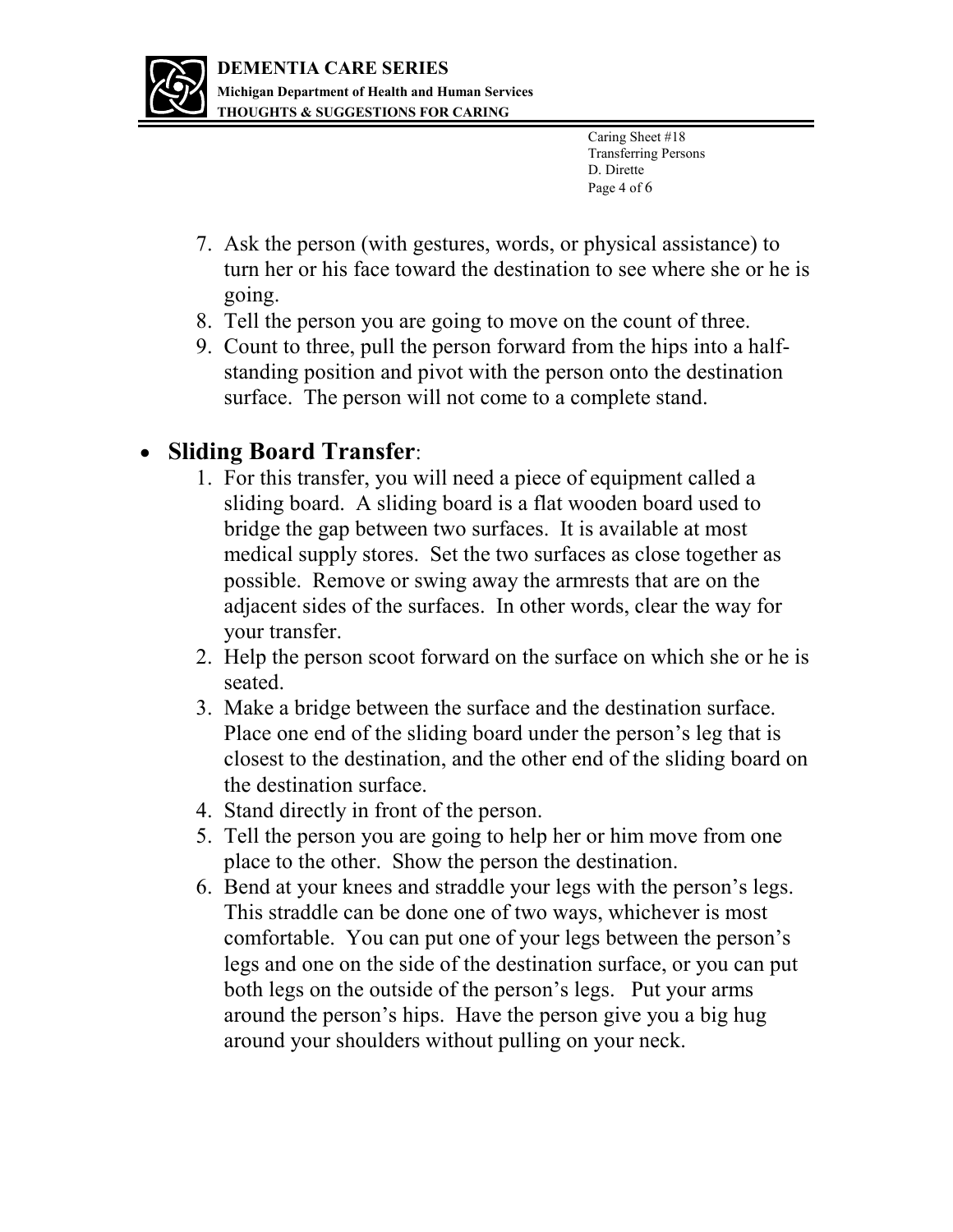

- 7. Ask the person (with gestures, words, or physical assistance) to turn her or his face toward the destination to see where she or he is going.
- 8. Tell the person you are going to begin to move on the count of three.
- 9. Count to three and scoot the person onto the board.
- 10.Continue scooting the person along the board (using the counts of three) until the person is on the destination surface.

## **Tips for Cueing**

 Cueing usually needs to occur before and during the transfer. Cueing means guiding the person through the task. In general, you should keep cues as simple and consistent as possible. Here are some suggestions for various types of cues.

#### **Verbal Cueing:**

 Try to give simple one to two word verbal cues. If you have to repeat your cue, try to use the same words and tone. Be directive, but not demanding. Try not to be emotional with your words. For example, don't sound angry or impatient. Try to maintain a neutral, matter-of-fact tone in your voice.

#### **Visual Cueing:**

 The visual surroundings can be very confusing for the person you are transferring. Try to keep the area clear of clutter. Use contrasts to help the person distinguish the location of objects. For example, a white shower chair might blend into the white tub and can make the person feel like she or he is dropping into the tub. A colored shower chair can make the chair more visible. Point to the surface you are going from and the destination surface. Make sure the person can see where she or he is going during the transfer.